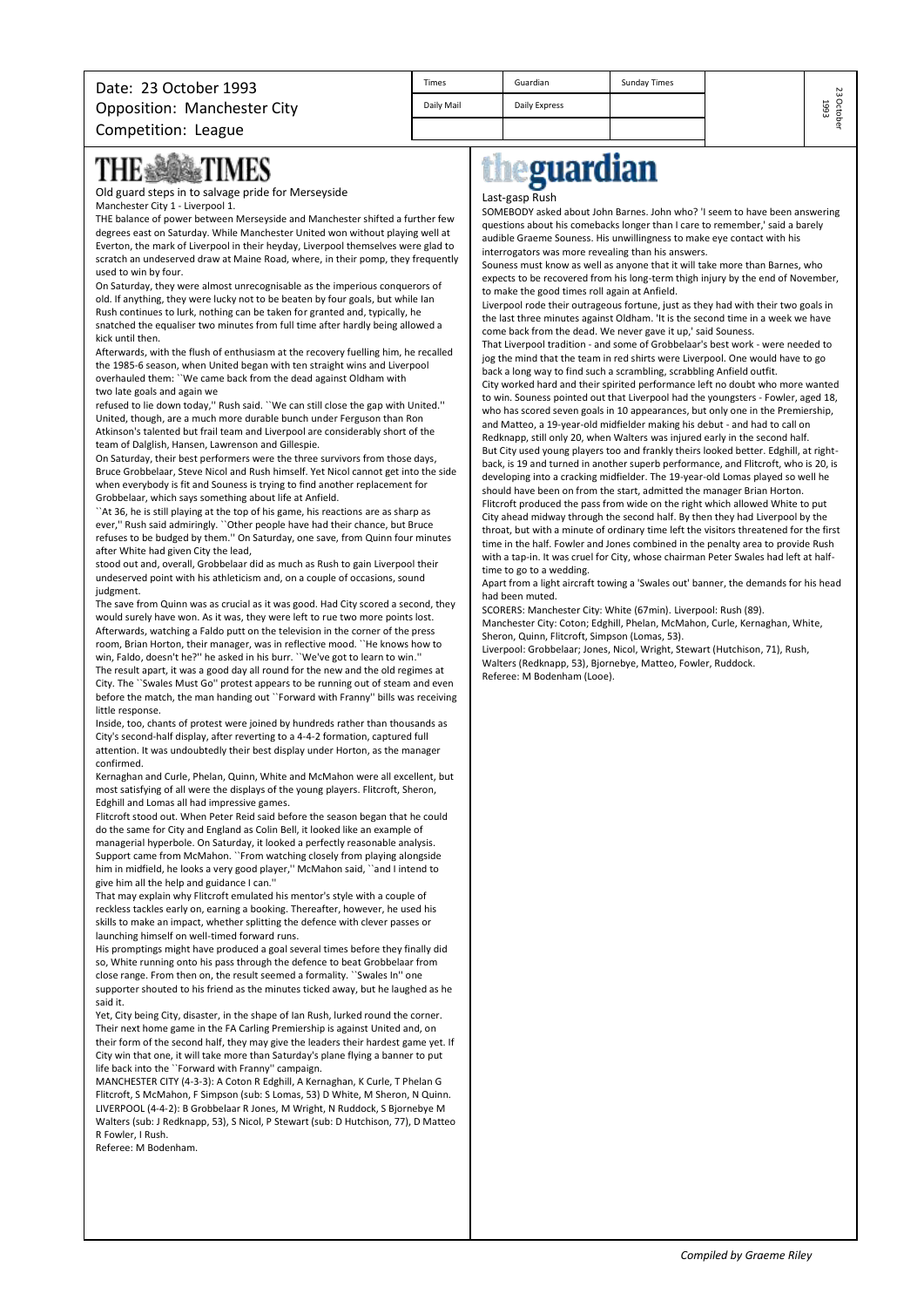| <b>Times</b> | Guardian      | <b>Sunday Times</b> |
|--------------|---------------|---------------------|
| Daily Mail   | Daily Express |                     |
|              |               |                     |

## lte ≋ê≋ Hlatl

City young bloods warm boss' heart

Brian Horton must be beginning to feel snug in the combustible arena that is Maine Road, given that he's wearing conspicuous jackets with the word Boss stitched into the lining. As a fashion statement, it shows that Manchester City have got themselves a class act. In terms of footballing ability, he remains an understated quantity. But supporters will take him to their hearts should he succeed in a task that would destroy lesser men.

The signs are encouraging. The 1-1 draw against a similarly oppressed Liverpool was neither the result he wanted, nor City merited. But in the circumstances where the fans don't know whether to back the team or vilify the chairman - it will have to do.

There is little point in being churlish about a couple of dropped points when Peter Swales is surrounded by more protection than the President of the United States, and his general manager John Maddock is spat upon whenever he walks into the ground. These people purport to support the club but are they, in reality, dangerous subversives?

They hardly deserve the brand of football City's young, trendy players are offering them. There's hope there, too, in abundance. Horton senses the start of something extremely good at City - as one defeat in nine games indicates - but

he's attempting to bring youngsters up in an atmosphere that could seriously damage their potential.

The class of '93 includes Mike Sheron and Garry Flitcroft, who have already established themselves in the England Under-21 side. Behind them in age and experience are Richard Edghill and Steve Lomas. Both have been tipped for the fullest honours.

Horton confessed he should have kept Lomas in the side, rather than restrict him to 37 minutes as a substitute. This was Edghill's seventh consecutive appearance. He has just signed a four-year contract and he is a right-back of rare perception and authority for one so young.

Unfortunately, when the game was there to be won against Liverpool, he and a couple of others tried to play it too calmly. If there is a crying need for our young players to show composure on the ball and good movement off it, then there is also the demand for security that comes with team success.

"We made our own problems at 1-0," said Horton. "It started with the young boy Edghill. It's a shame because we want him to play in the right manner, but on the occasion that led to their goal he should have hit it 60 yards way out of danger." "But he's a young kid learning the game as is Lomas and I thought Flitcroft had the best game for us since I came here. They're all smashing lads with great attitudes. They want to win. We switched it around to 4-4-2 at half-time and we're all disappointed, because we should have won the game."

If there was any consolation for the chairman - who left at half-time to attend a wedding - the goal came so late there wasn't time to round up enough people to start the familiar 'Swales Out' chant.

What it did do was offer Graeme Souness more of the breathing space he received in the previous week when two goals in the last three minutes did for Oldham at Anfield. Instead of no points, heaps of abuse and a place in the bottom half of the table, Liverpool have two points, leaving detractors to gnash their teeth. We had several young players out there and the longer the game went on, they found it harder to stay involved," Souness said. "It's the second time in a

week we've come back from the dead and we never gave up, so that's encouraging." Just as City are proud of their clutch of teenagers, so Liverpool have unearthed a couple of gems. Much has already been said about Robbie Fowler, but Dominic Matteo's debut demanded attention - for the lad's cosmopolitan background as much as anything. England, Scotland and Italy may want his services. "He's a young boy with an awful lot to offer," said the manager who has shown a willingness to entrust his future to people half his age. "We just don't yet know his best position."

At the head of the long-in-the-tooth brigade, Steve McMahon did not mind the tear-aways taking all the limelight. "They played brilliantly," he said. "Take a lad like Edghill, who has come into the side and played like a seasoned campaigner. He's got two good feet and a smashing temperament. There are more good kids coming through across the country."

"They are being given their chance by their clubs, which is good. And if we're wanting to see the players who can play their part in the next European Championships with England three years down the road, then why not blood them now?" Flitcroft, Sheron, Lomas, Edghill, Fowler, Matteo - all English and all talented - gave the game it's edge. But it was left to the older stagers, notably McMahon, Bruce Grobbelaar, Ian Rush, and, if he'll forgive me calling him an old stager, Niall Quinn, to determine the outcome. Grobbelaar distinguished himself with one magnificent save from Quinn - in the class of Bryan Gunn's against Bayern last week - when City's tails were up after David White rose above the fog of a dismal performance to roll home.

Rushie equalised a minute from time, stabbing in from a couple of feet. The draw means Liverpool are now 14 points behind leaders Manchester United.

But Rush has a message: "I remember the season United lad by ten points at one stage and who caught them? We did."

But that was then and this is now. Liverpool for the title? Even at a ground which lacks humour these days, those Cityites who hate their chairman more than United, would find that highly amusing.



Rush's late, late equaliser for Liverpool came as the referee added an incredible 13 minutes injury time!

Six minutes were added in the first half and seven in the second to make a total of 103 minutes.

City manager Brian Horton joked: "I thought they were going to put the floodlights on. I know some of the fans left before the goal - I was going at a quarter-to-five."

"I went to see the referee to ask him to explain and he admitted he had played six minutes over in the first half and seven in the second."

"The linesmen both agreed with him and you can't argue with that."

But Horton, who said he was disappointed that Rush snapped up his one chance of the match in the 88th minute to earn Liverpool a point, added: "The game is played until the ref blows his whistle."